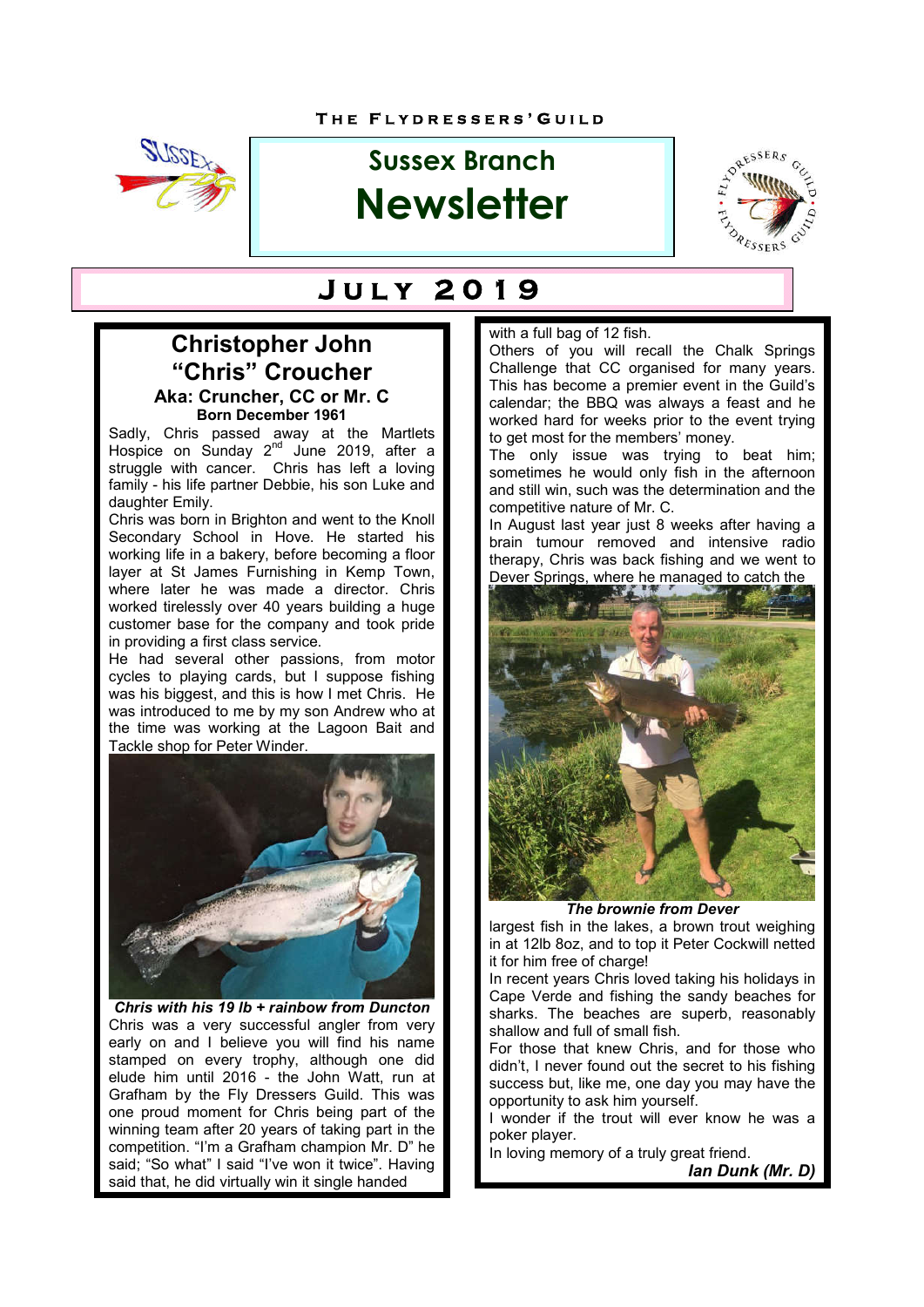#### *Chairman's Chat*

This year's South of England was supported by the usual crew who got the tent up in just over an hour on a (thankfully) dry day. The first Show day we managed to collect the details of five potential new members who showed interest in our efforts to demonstrate the art.

The second day was wet but some interest was shown, so let's hope that we will get some new members next year.



#### **Tony Harrison at a previous Show**

Next on the Show agenda is 2 500 school children on Children's Day so we will all take Valium to get over the day !

So why not sign up and spend a day at a Show, volunteers are always in short supply.

*Tony W*

### **E-MAIL FROM SAL 22nd June 2019**

*As you may know, Sally and Roy Page are on a trip the USA. Here is what I hope will be the first of many e-mails from them:* Hi all

We just made it to Oregon, after some re-do repairs on the trailer... just dropping a line to say, we went into the second fly tying shop today while we've been here... see pic attached of what they are using here!



OMG our fly-tying is going to have to improve!! haha. So much stuff in these shops, like candy. Anyway, hope to report more soon on first fish, hoping for a big one or two.

Hope you've all been well, and John hope you're doing ok too?

#### *Sal and Roy*

### *Rays Ramblings*

Back in May I gave some tips which members hopefully found useful - one of which was to learn to cast well. Having said that, just because you are able to cast a long line doesn't mean you have to do it all the time.

One of the occasions when it's useful is when there are a lot of people on the bank and the disturbance drives the fish out. Another occasion when it undoubtedly helps is when fishing sinking lines from a boat, especially fast sinkers, so that you can let the line get down to the depth you want for a longer period.

But when fishing a floating line there is often no such need to cast a long way and this is especially relevant when fishing dries from a boat. In such cases it's best to stick to a cast of twelve to fifteen yards so that with any rises seen you can lift off and easily cover them. Making a long cast and then seeing a fish move nearer merely means you have to retrieve a lot of line causing disturbance and by the time you get the line back it's too late to cover the fish. Another situation when you only need to cast short was highlighted by Iain Barr in a recent edition of *Trout Fisherman* magazine and that is if the fish are close to the surface in a flat calm. Putting a long line out merely disturbs the fish closer in and once spooked you most likely won't catch them. In such conditions fan cast a short line in front of the boat so that the flies land in a new piece of water each time and most importantly ensure that the leader turns over by putting the heaviest fly on the point, and a good way to achieve turnover is to fish a short line so that the cast hits the reel and helps the flies catapult forward. Once landed the flies can be fished static for a while and then retrieved but very, very slowly to avoid line wake, watching the loop of line at the rod tip for any sign of takes.

Another tactic when long casting is not needed is when fishing clear water fisheries like Chalk Springs, Avington and Holbury where larger fish can be targeted and stalked, fishing lead bugs on the drop, watching for the white flash as the trout opens its mouth to take the fly. and that's a lot easier to spot if it's closer to you.

With these sort of waters my reasoning is that it's only worth putting a fly in the water if you can see a fish otherwise you're merely fishing barren water.

*Ray Burt*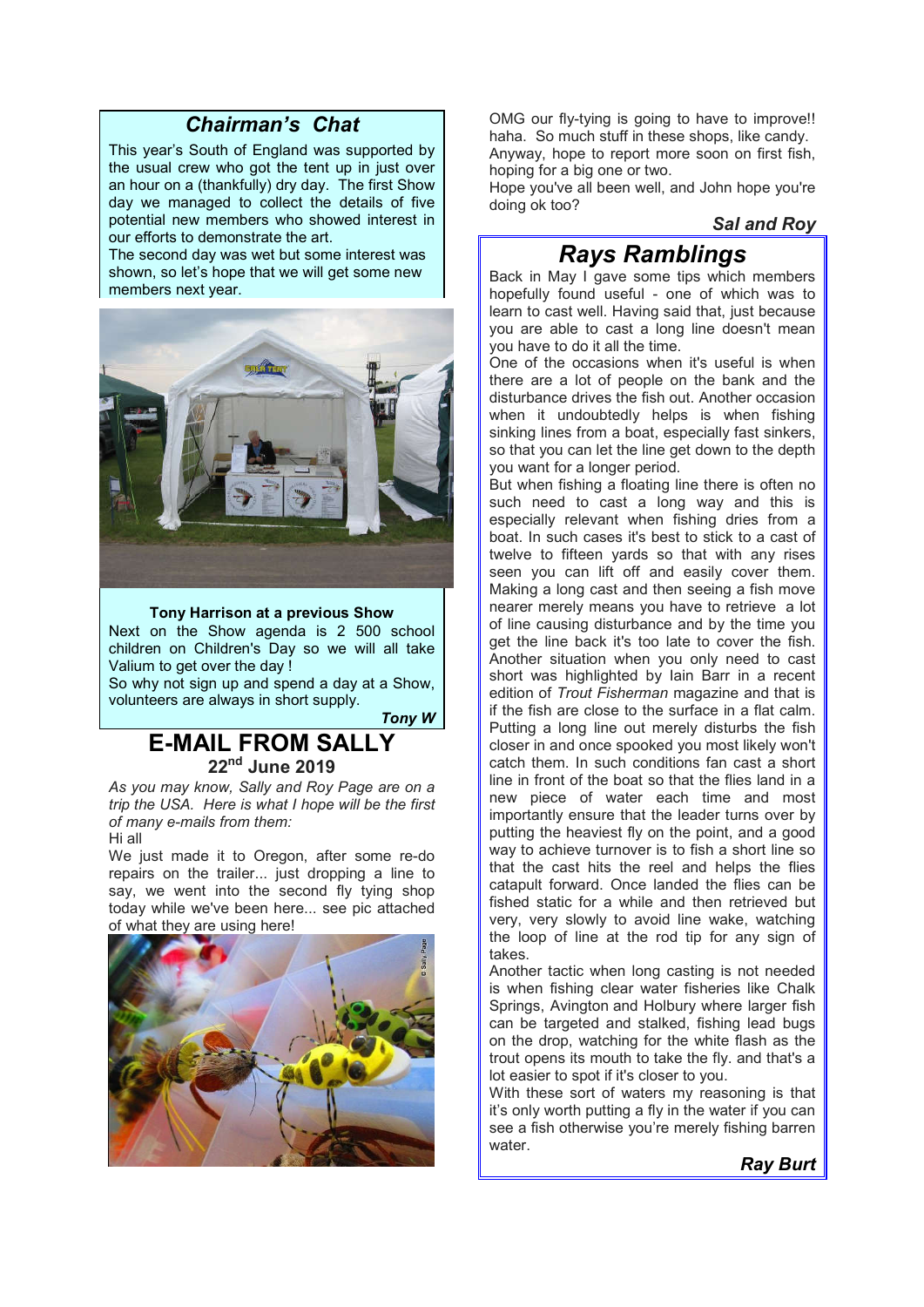### **Noake Akimoto**

Faithful followers of "Countryfile" on Sunday evenings may have been surprised to see Naoke interviewed in a report on "Fishing for Recovery" on 16<sup>th</sup> June, giving encouragement to all those ladies recovering from the effects of treatment for breast cancer.

In addition to this claim to fame, we must also congratulate her on achieving runner-up in the main Guild Novice Trout Fly competition for 2019 – which she modestly forgot to mention when telling the editor of her impending TV appearance!

Well done, Noake!

#### **Passies**

A respectable 17 turned out for the first "Carp on the Fly" event at Passies Ponds on  $15<sup>th</sup>$  June. After a breakfast of bacon butties, we ambled down to the match lake which had been reserved for our use. A stiff breeze was fortunately at the back of most pegs but the very heavy weeding of the "eastern leg" of the lake did somewhat restrict the availability of "comfortable" fishing. The carp did seem particularly finicky in the morning but a fair number managed to bag some fish, including about three into double figures.

After managing three from the corner swim I gave it up to Paul and Rosa Bond who combined to pull in an eight pounder (below)





*Rosa's interesting line in tackle bags! Gucci?*

After an enjoyable natter at lunch time, fishing resumed but was curtailed for some by the onset of "showery" conditions. Wayne and Keith did well with eleven and twelve fish respectively, closely followed by Tony with nine.

Putting us all to shame however were Howie with fifteen and his mate Sean with twenty plus, including two twelve pounders, many caught on beetle imitations and very small flies.

Meanwhile Brian Hendry in the top corner was quietly pulling them in with six by the end of the day, and, with some weed-ensnared struggles. yours truly managed five, including a rather ugly ten pounder.

Aside from the numbers, people seemed to have an enjoyable day, with plenty of the usual good natured banter.

Next up for those of you enjoying carp as a quarry is Falkenvil on  $20<sup>th</sup>$  July.

*A W*

#### **Howie at Passies**

Another very enjoyable day with the guys from the Sussex Fly Dressers Guild. The event was the Carp on the Fly at Passie's Pond. A lovely bacon butty breakfast supplied by Passie's onsite cafe went down well. Then it all began trying to outwit the cunning carp.

Even though we only fish this event once a year I am sure the fish remember us and our deerhair biscuit flies. The carp repeatedly test and refuse our flies no matter how close we tie them to copy the dog biscuits we use for bait.

Myself and guest Sean Docherty (a canny all round angler), who is a newbie to this highly frustrating game, fished together, swapped notes and experimented with different flies. We eventually got into fish by offering them an alternative menu of foam beetle flies, a cork ball pattern which actually I got from Brian Hendry,